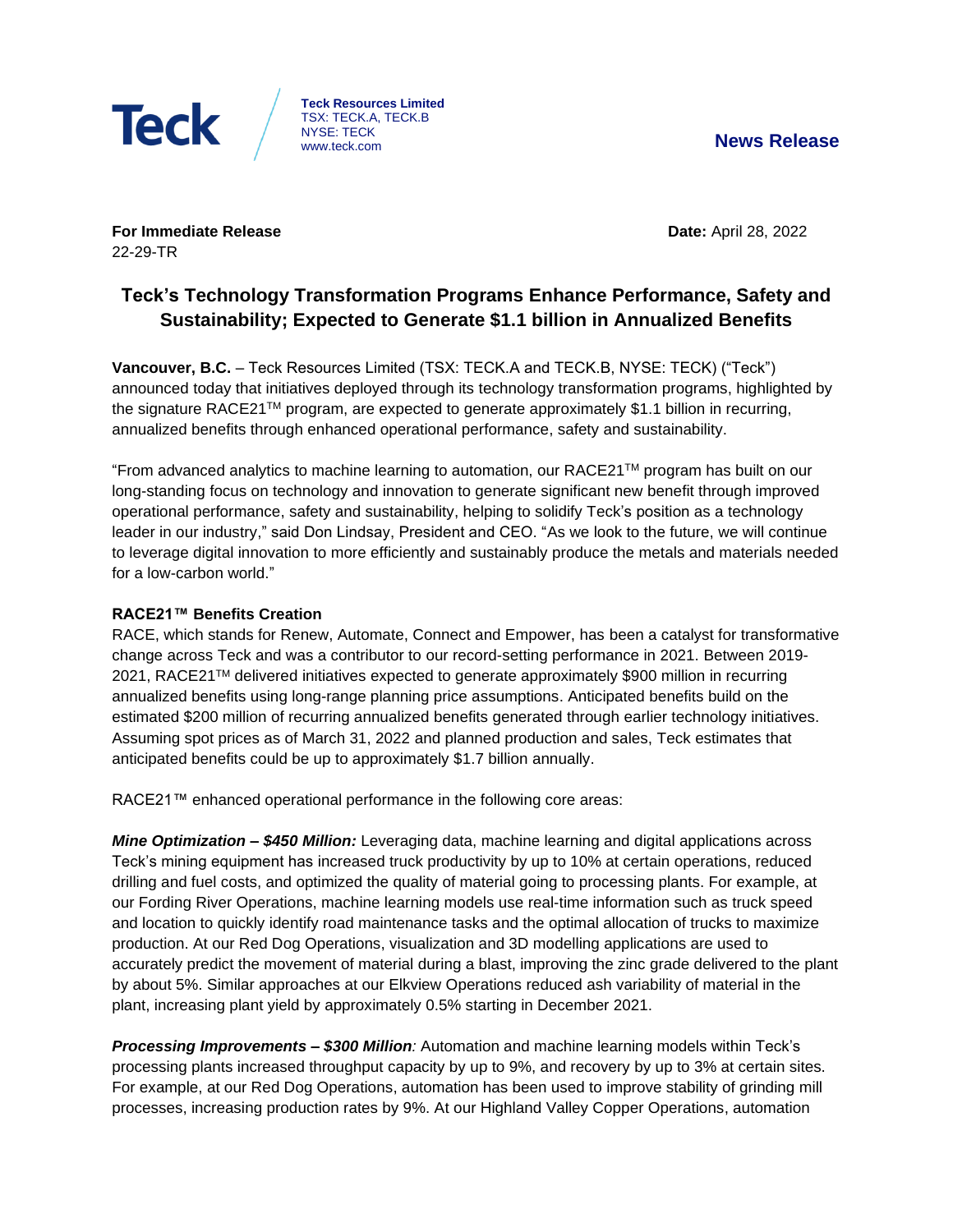and machine learning models that use real-time information from flotation processes – such as chemical addition and equipment settings – resulted in a 3% increase in copper recovery. Combined with simulation models that track ore characteristics through our grinding mills, process control enhancements and data analytics that support more informed blasting decisions, the site has realized a 15% increase in mill throughput capacity.

*Integrated Operations and Maintenance – \$150 Million:* Digital planning applications that better connect operations with logistics teams have reduced costs and maximized throughput between Teck's steelmaking coal operations and the recently upgraded Neptune Bulk Terminals. Automated train loading at our Fording River Operations has increased loading per car by 2% and loading speed by 40%. Predictive maintenance enabled by equipment sensors has reduced equipment downtime and operational interruptions across all sites.

*Reducing Health & Safety Risk:* Safety initiatives at various Teck operations, including light vehicle monitoring systems, collision and proximity detection and autonomous haulage systems, have reduced the overall risk associated with vehicle interactions and contributed to a 38% reduction in Teck's highpotential incident frequency in 2021 compared to the previous year.

*Enhancing Sustainability:* Digital technology is being implemented across Teck operations to improve decision making in the areas of water use, air quality and energy consumption. For example, at our Trail Operations various automation initiatives increased throughput of the KIVCET dryer and at the same time reduced sulphur dioxide emissions by 19% in 2021 compared to the previous year. At our Fording River Operations, we are developing machine learning using weather and water quality data to provide enhanced operational recommendations for water storage and movement within the mine.

These RACE21TM initiatives follow Teck's other successful technology programs, including our previously announced adoption of saturated rock fill technology for our Elk Valley Water Quality Program, which has accelerated the implementation of water treatment in the Elk Valley and offers a sustainable long term alternative to conventional tank-based treatment plants.

"RACE21 $TM$  represents the latest advancement in a long history of technology and innovation at Teck," said Andrew Milner, Senior Vice President and Chief Transformation Officer. "Teams of developers, data engineers, data scientists, and user experience designers are leveraging data and knowledge, while collaborating with our operations, to solve complex problems in real-time. The work we have done is embedded across the organization, helping to offset increasing haulage profiles, declining ore grades, and significant inflationary impacts that Teck and the rest of the global mining industry are experiencing."

Expected annualized benefits are measured by the average of current and estimated future pre-tax cash flow impacts of the various initiatives, based on a number of assumptions, including assumptions regarding the ramp-up of the initiatives, production, commodity price, exchange rate and sales and other assumptions, and aggregating those estimated impacts to estimate expected future benefits. Some benefits are not expected to be fully realized until future periods, and the expected impact of these initiatives is taken into account in our existing guidance.

#### **Forward-Looking Statements**

This news release contains certain forward-looking information and forward-looking statements as defined in applicable securities laws (collectively referred to as forward-looking statements). These statements relate to future events or our future performance. All statements other than statements of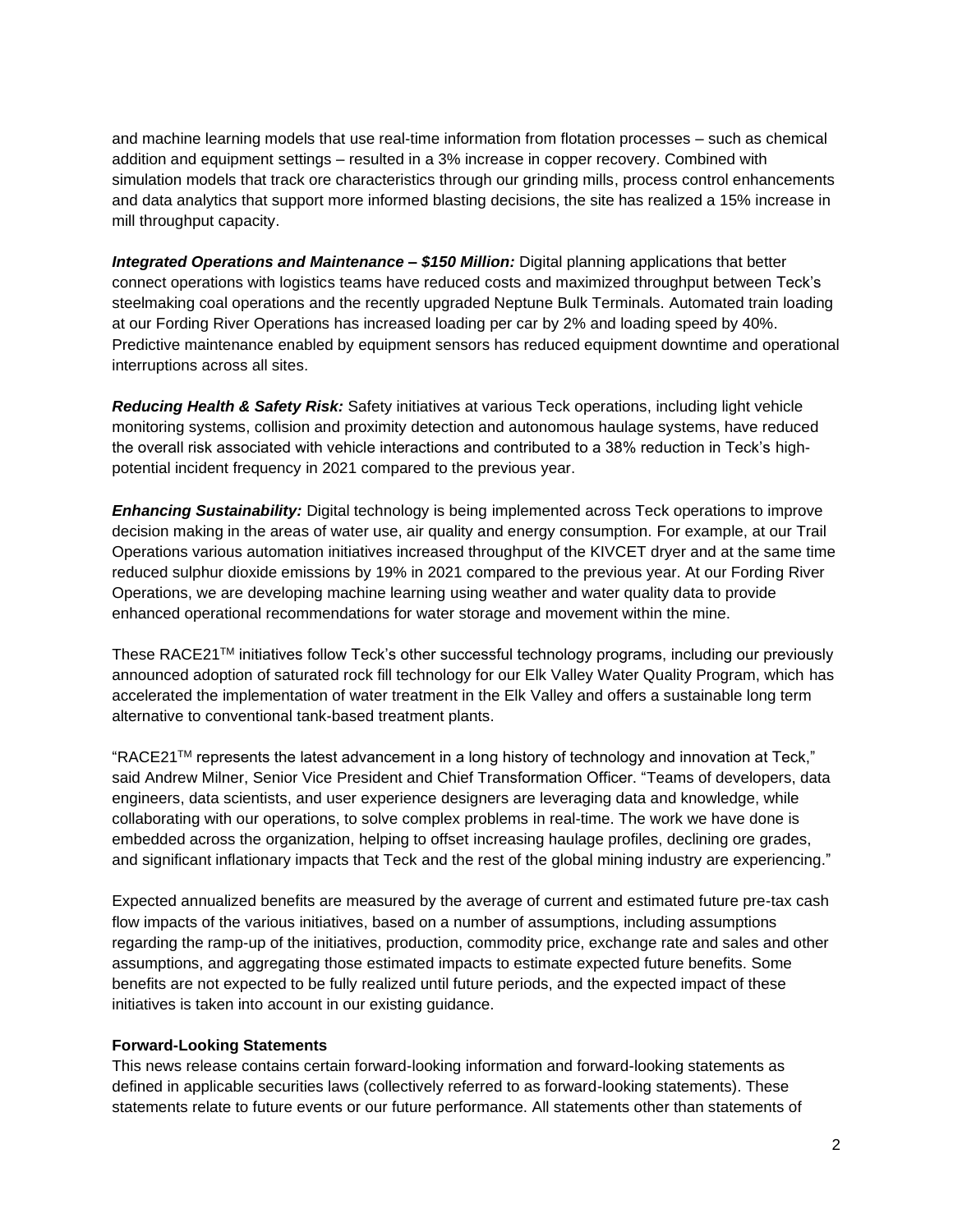historical fact are forward-looking statements. The use of any of the words "anticipate", "plan", "continue", "estimate", "expect", "may", "will", "project", "predict", "potential", "should", "believe" and similar expressions is intended to identify forward-looking statements. These statements involve known and unknown risks, uncertainties and other factors that may cause actual results or events to differ materially from those anticipated in such forward-looking statements. These statements speak only as of the date of this presentation.

The forward-looking statements in this news release include but are not limited to: the statements of the benefit expected to be generated by RACE21™ and Teck's other technology initiatives; and the improvements expected to be delivered, or continuation of improvements already delivered, by those initiatives, including but not limited to increased truck productivity, production rates, copper recovery, increased mill throughput. Anticipated benefits to be generated are not a guarantee of any level of future financial, operational, or other results.

These statements are based on a number of assumptions, including, but not limited to: assumptions regarding future commodity prices and the prices we will achieve for our products and that all production is sold at these assumed prices; foreign exchange rate assumptions; assumptions regarding future production, and the improvements to future production associated with the RACE21™ and other technology initiatives; assumptions regarding our ability to sell all production; assumptions the RACE21™ and other initiatives are further implemented and scaled in accordance with current plans; assumptions that future implementation and scaling will achieve the benefits expected; assumptions regarding general business and economic conditions and the supply and demand for, deliveries of our products. The foregoing list of assumptions is not exhaustive. Events or circumstances could cause actual results to vary materially.

Factors that may cause actual results to vary materially include, but are not limited to: actual commodity prices and the prices that we achieve for our products; difficulties or inability to implement or scale technology initiatives; changes in demand for our product; actual production and our ability to sell all production as assumed; changes in currency exchange rates; unanticipated operational and construction difficulties that result in Teck not achieving its anticipated sales, production or other targets; changes at our operations, including but not limited to grades, that impact the expected benefits of our initiatives; unanticipated difficulties in realizing or continuing to realize the benefits of our initiatives; and other factors that impact our business generally. The foregoing list of factors is not exhaustive.

We assume no obligation to update forward-looking statements except as required under securities laws. Further information concerning risks and uncertainties associated with these forward-looking statements and our business can be found in our Annual Information Form for the year ended December 31, 2021, filed under our profile on SEDAR [\(www.sedar.com\)](http://www.sedar.com/) and on EDGAR [\(www.sec.gov\)](http://www.sec.gov/) under cover of Form 40-F, as well as subsequent filings that can also be found under our profile.

### **About Teck**

As one of Canada's leading mining companies, Teck is committed to responsible mining and mineral development with major business units focused on copper, zinc, and steelmaking coal, as well as investments in energy assets. Copper, zinc and high-quality steelmaking coal are required for the transition to a low-carbon world. Headquartered in Vancouver, Canada, Teck's shares are listed on the Toronto Stock Exchange under the symbols TECK.A and TECK.B and the New York Stock Exchange under the symbol TECK. Learn more about Teck at [www.teck.com](http://www.teck.com/) or follow @TeckResources.